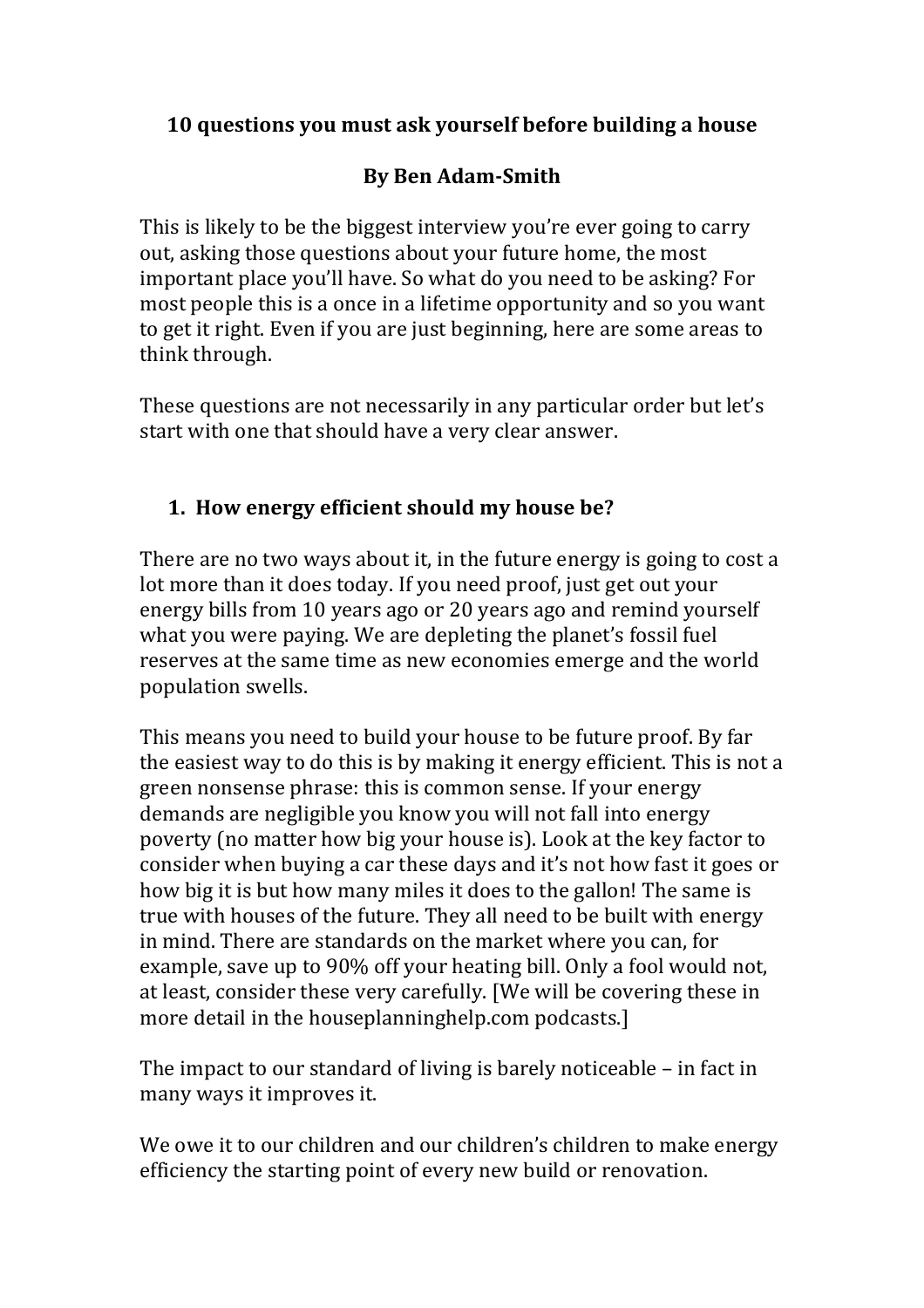## **2.** Where am I going to build my house?

Of course, you probably expected this question to be number 1! After all location, location, location is everything. You are tied to the plot once you've bought it, and while you may be able to make changes to what's on it, you're not going to be able to move it.

When you're telling people about the build, the first question they will ask you is, "Do you have a plot?" There is no point buying a nice field somewhere in the hope of getting planning permission. You must be confident you will get consent. What is your strategy for getting a plot? Are you going to buy a dilapidated bungalow and start again? Are you going to adapt an existing building? There are companies that can help you find the right site for you, but be aware competition for plots is likely to be fierce.

Other questions to think about... Do I truly know this location? Have I been to the plot at different times of day? This will tell you a lot about what it will really be like to live there. Have I spoken to the neighbours? Have I looked at it on a map? What's nearby? Do I know the history of the plot? It's not been a toxic waste dump, I hope! What is the soil like? And the terrain? Is there a river that's likely to flood? What are the schools like in the area? It's amazing how this factor alone can affect house prices and desirability. Is it an easy commute to work? How close will the local shops be? How isolated will the property be in winter? Is there mains water etc.? What about drainage? Is it in a conservation area? What's the cost of land per acre? Is access good?

I'm sure you can think of 100 other questions about the practicalities of where you will be located, but don't skip this step. It should be fun. Carry out a thorough analysis of all aspects of where you want to be and keep asking the questions. Go through your daily life and everything that you do and transpose yourself to the new location. The more knowledge you have, the less likely it is that you are going to be surprised.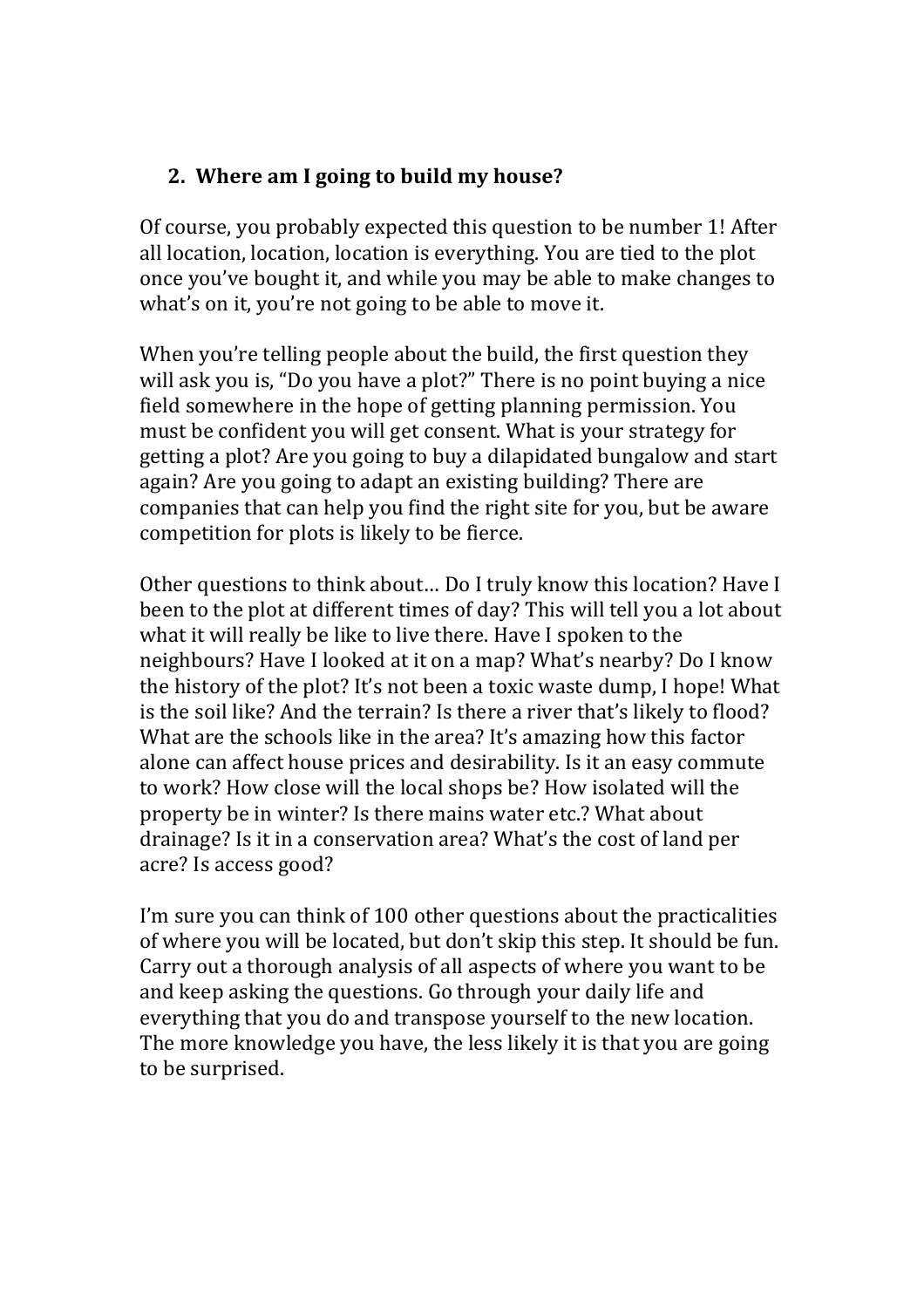#### **3.** Do I know what is important in my new home?

You will quickly find that no matter what size your budget, it is possible to build a house that will cost more! However, a good question to consider is, "how is the house going to be lived in?" This is where a brief comes into its own.

What is going to take priority in the construction? Is it the aesthetics of the building? Is it a need for low maintenance? Is it the materials from which your home is made? Perhaps practicalities of workspaces or other important rooms? Is the house making the most of its location and views? How many square metres of space do I want or need? Are there any issues from my old house that I don't want repeating?

Ideally your brief is going to find the middle ground so that you get everything you want. When this isn't going to happen, a compromise will be called for and this is where knowing what's important comes into its own. Indecision will only slow you down and generate stress. Those who make decisions quickly and don't change their minds every five minutes are far more likely to be successful. That doesn't mean to say that you shouldn't have an open mind. But if you don't know what you want in the beginning, you'll be led by the architect and builder -someone has to decide. The more time you spend planning, researching and designing, the less time you should spend on site and the smaller the risk of overspending.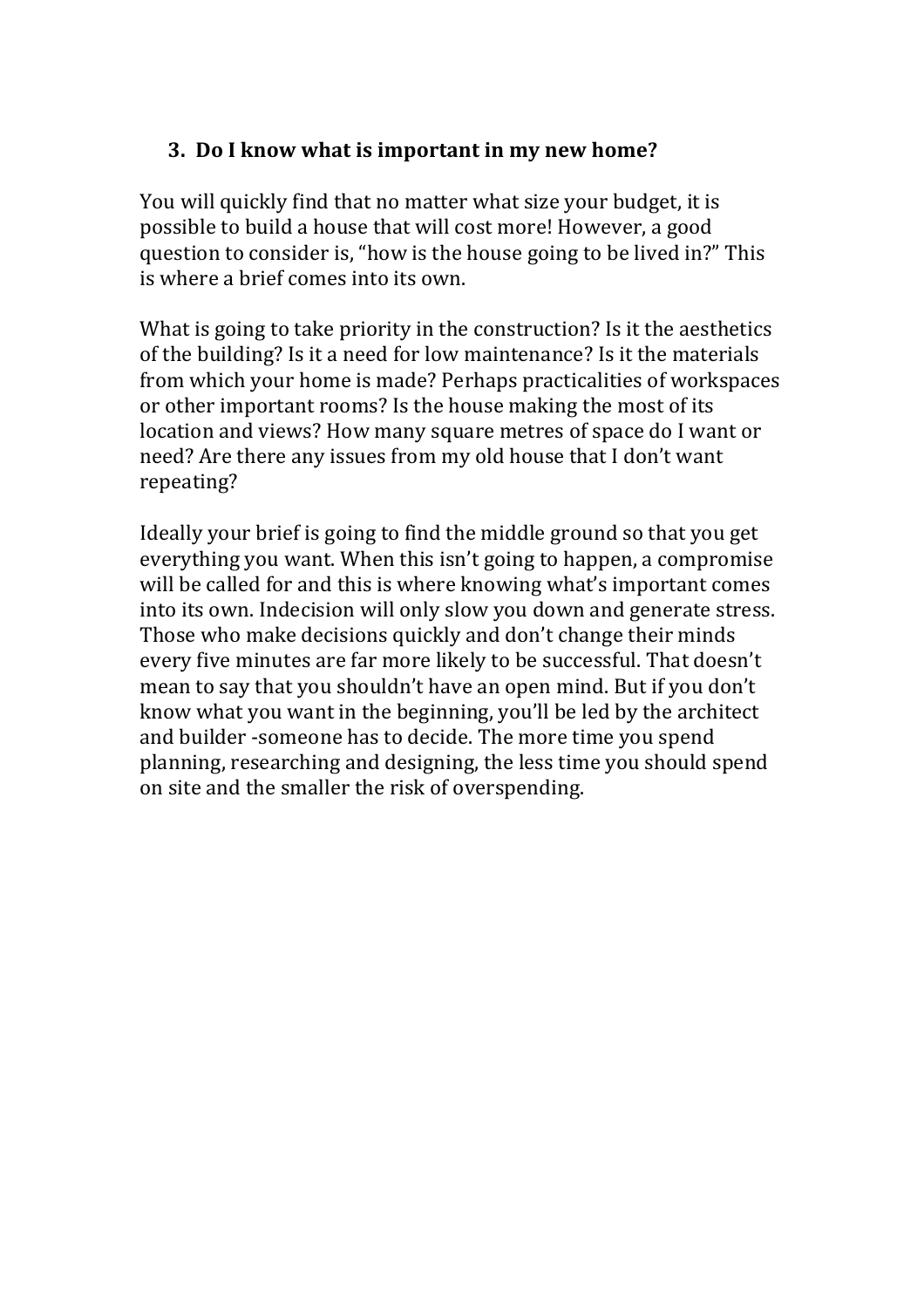# **4.** Can I get planning permission?

It's a big question and an important one. Tied in with where you build, there will be different requirements to fulfil.

Check if there have ever been any previous planning applications submitted for the site. If so, what type of development was it? Commercial, residential, number of properties etc. Was it approved, if not, why not?

Are there any direct policies within the area that may affect residential development on the site?

Is it a greenbelt area? There would be increased resistance to development if so.

Are there any mitigation payments required to develop the site? These are extra fees in addition to the usual planning permission and building regulation's fees that may be required to enable development. The fees may go towards heathland committees, highways, river authorities etc. These fees can add up to thousands of pounds.

In some countries the planning process will be a bit more hit and miss than others! Don't expect that your first plans will be approved in the UK. There does seem to be an element that is subjective and thus it can often depend upon who you're dealing with as to how the application advances. Stay open in this process however odd it may seem. 

Also - there's no guarantee here - but will hiring the right architect or professional speed things up? They will clearly have been through the motions many times before.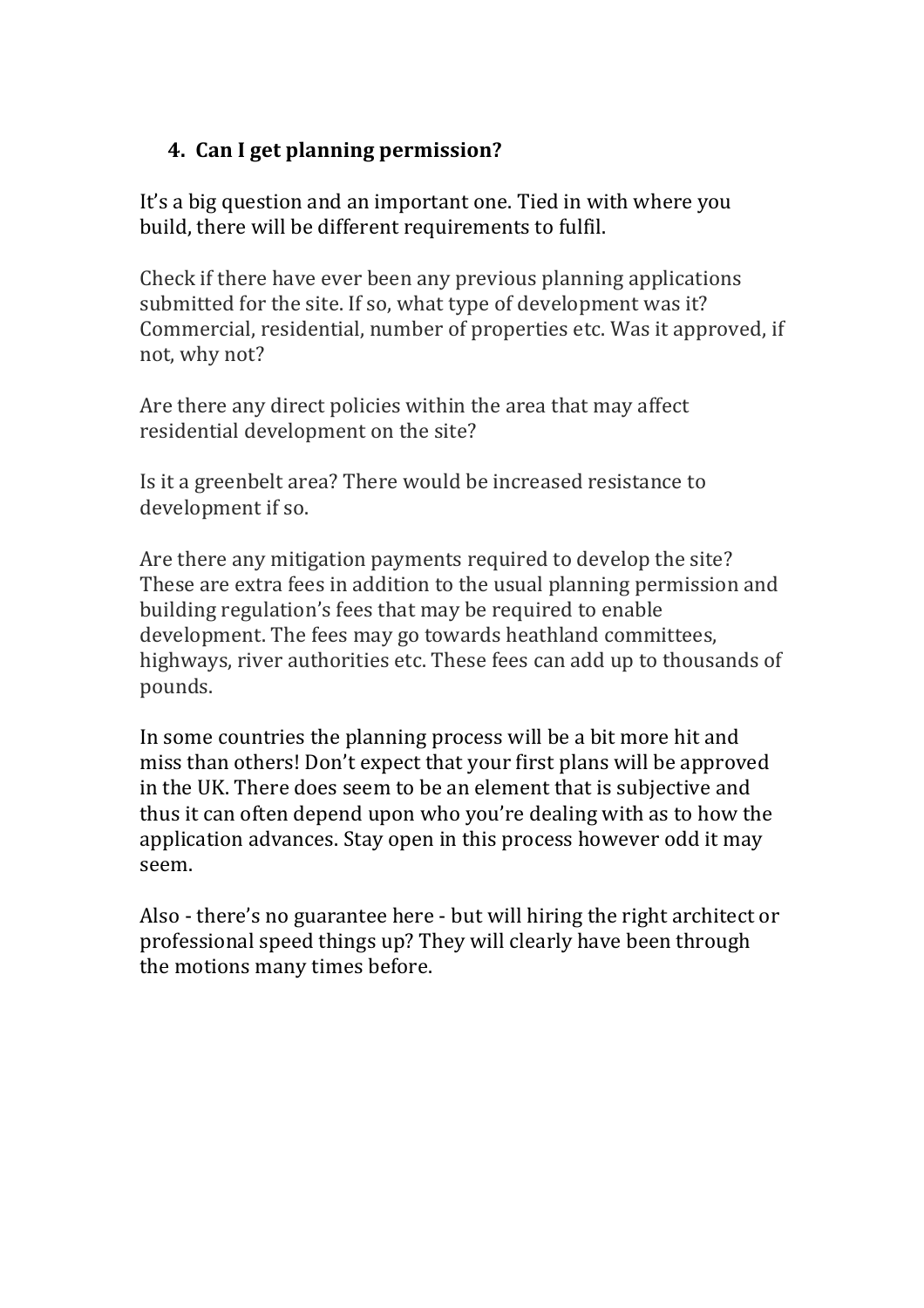#### **5.** How do I know if I've got the right contractor?

Whether you're self-building or hiring in a contractor you are going to need a good team. This just makes like so much easier. You have to remember that this process could be years rather than months, so working with people you can get along with is essential. Again investing the time at this early stage could really pay-off further down the line. So line up some more questions... Is the contractor qualified? Have I been to several of the projects this contractor has been involved on? Do I actually know what it is they have done? Have I spoken to the occupant and got a fair review of the work? Do I get a feeling about this? Have I researched the company thoroughly on the internet?

Overall, you are not only looking for credentials and first-hand evidence of previous work but a relationship. Does this contractor have time for me? If they don't in the initial meeting, this may not bode well for the future. Who will I be dealing with on a regular basis? You might meet the boss on the first consultation, but does that mean most of your correspondence will be with him/her or someone else. Can my contractor be contacted out of hours? This may be the case with a small firm but is less likely with a bigger company. Who is actually designing the project? Have I met that person? Does this contractor get a lot of new business from recommendation? If so, this is a very good sign.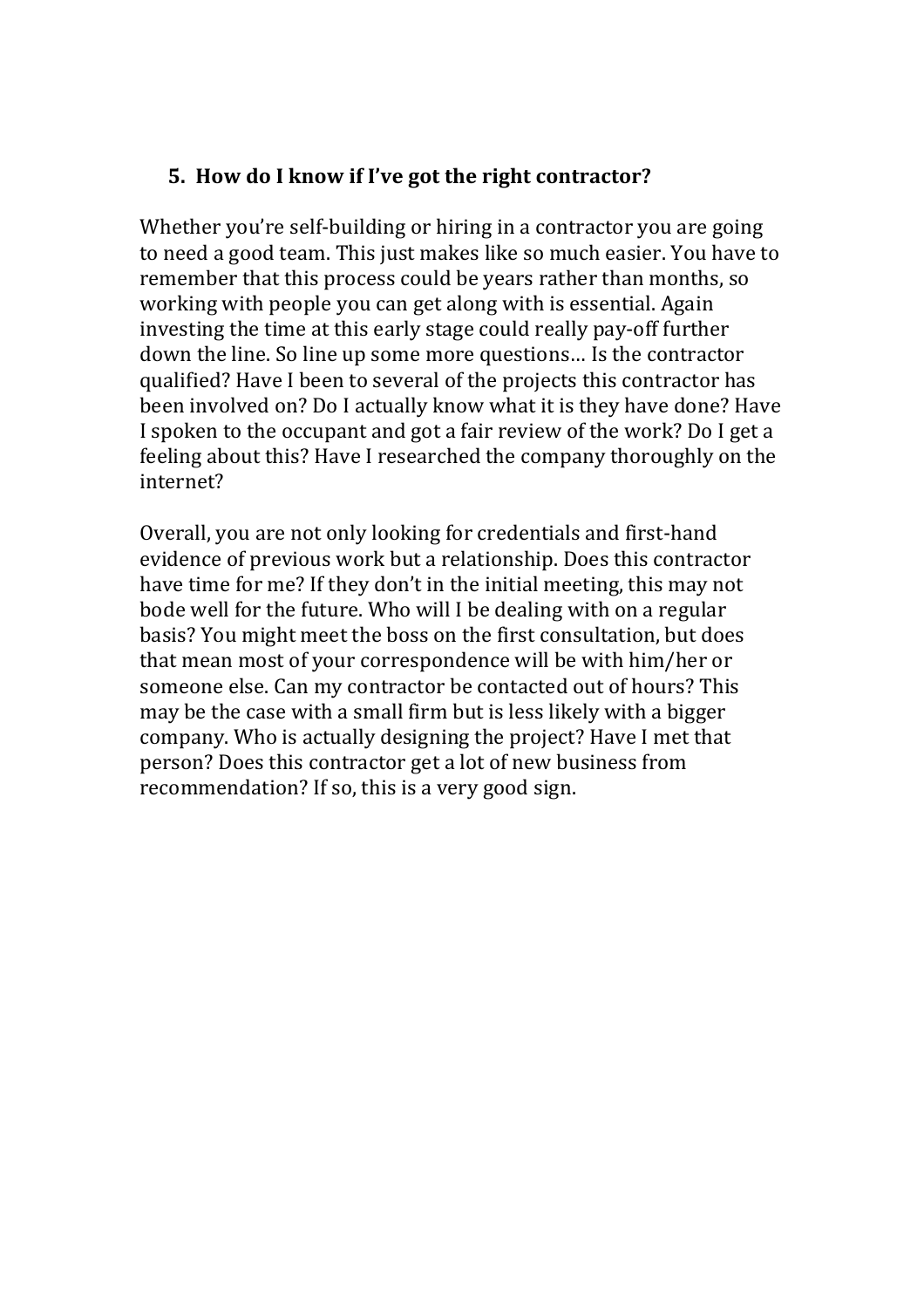#### **6. When should I trust myself?**

Nobody is going to want this house to be as good as you want it to be. After all, it's where you're going to live and you are the driving force behind the project. So it follows that you should be making a lot of the decisions yourself and knowing why you are making those decisions. It's the equation of the professional knowing their field versus you knowing your circumstances - it really is going to help if you have a grounding knowledge and if you keep on asking any questions. Have you ever gone to the 'cheap' garage and been told you need this, that and the other. Once you've paid the bill you then realise you've been hoodwinked! You don't go back. Although perhaps an expensive mistake, imagine how many times bigger it would be with a house. You may only do this once in your life.

Inquisitiveness is an attribute that is essential to any house builder. Don't be afraid to make an idiot of yourself – keep on until you understand. If you make a mistake, it's much easier to deal with if it's your own! Plus you'll learn from it.

Leaving all the decisions to the first contractor you meet could be a recipe for disaster. Do the contractors have experience with the specific work they are doing?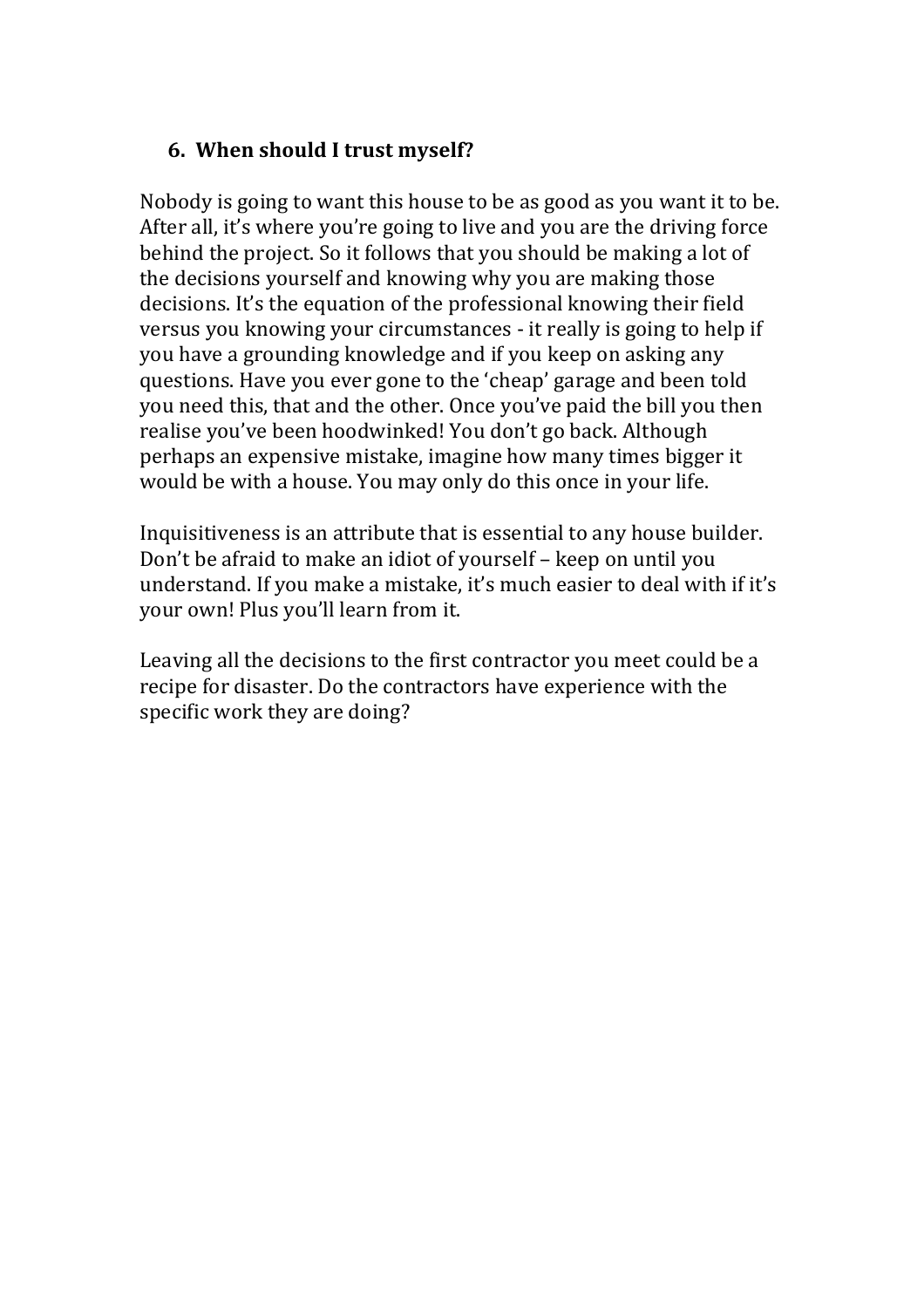### **7.** Do I have enough money?

As mentioned before, budgets can be swallowed up by grand designs and tempting options. The last thing anybody wants is to run out of money and be forced to sell the property halfway through construction. Consequently there is no point building your perfect home if it ends up being a shoebox! Balance is the order of the day. However, building something smaller than you can afford does make it much more likely that you will not run out of money. Plus you can then kit out with the best quality materials etc.

Is the money in the bank going to cover everything no matter what? Have I done a sensitivity analysis of what will happen if the project goes  $10\%$ ,  $20\%$  or  $30\%$  etc. over budget? This is a great way of predicting at what stage the problems would arise.

Is my cash in the bank or is it tied up in shares or property whose value could fluctuate? Do I have a reserve fund? Does it matter if I dip into it? What if I lose my job? Does it affect anything? If borrowing money, am I one hundred percent sure the lender isn't going to impose restrictions on me?

How detailed and thorough have preparations been? Is my contractor's track record one of coming in on budget?

Also don't forget yourself... Have I considered how much of my time will go into this, thus money I may not be earning?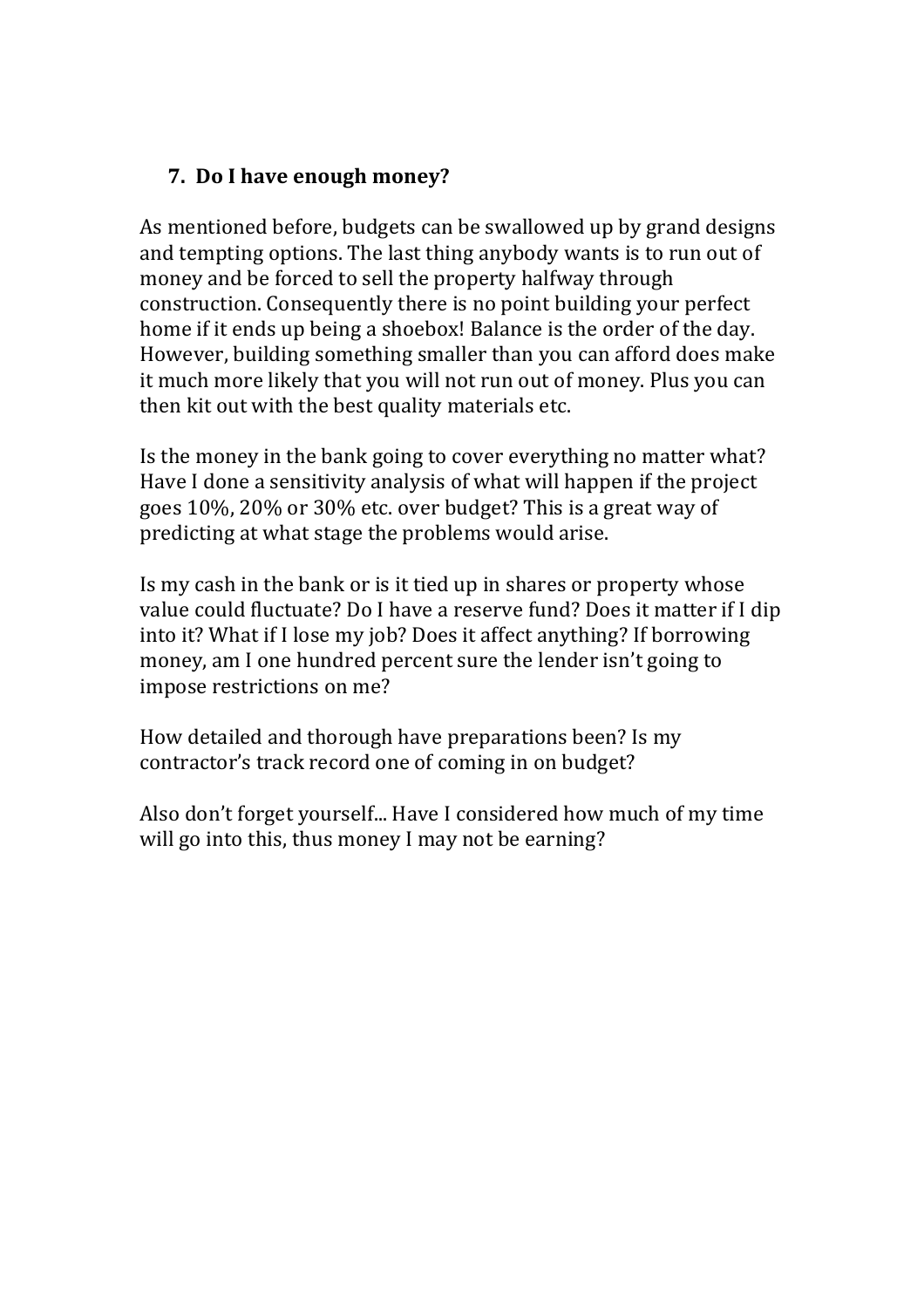## **8. How long will this take?**

Similar to the question of money is the question of time. In a perfect world everything would go smoothly and your build would come in on budget and in the allotted time. Of course, there are bound to be unforeseen circumstances, so again a lot comes back to how thorough the research and design stages have been.

There are plenty of questions to think about when it comes to accessing the duration of a project. How complex is this project? How competent is the contractor? How long did it take the contractor on similar sized builds? Is all the relevant paperwork in order? Could weather conditions slow things down? Are we likely to uncover anything unexpected (underground wells, endangered species etc.)? Are the neighbours likely to cause problems?

What are the demands on my time going to be?

### 9. **Is the paperwork in order?**

Nobody likes the legal side of things but it is there for a reason. Everything needs to be in order as soon as possible rather than coming up against it when the build is underway. The headaches can get far worse without it, even at a basic level. Communication is vital. Get written confirmation for work and surveys as it happens. Don't just take the contractor's word for it.

Is this all legally sound? Insurance? Have you had legal advice? What if I'm using family or friends  $-$  do we still have written contracts/obligations?